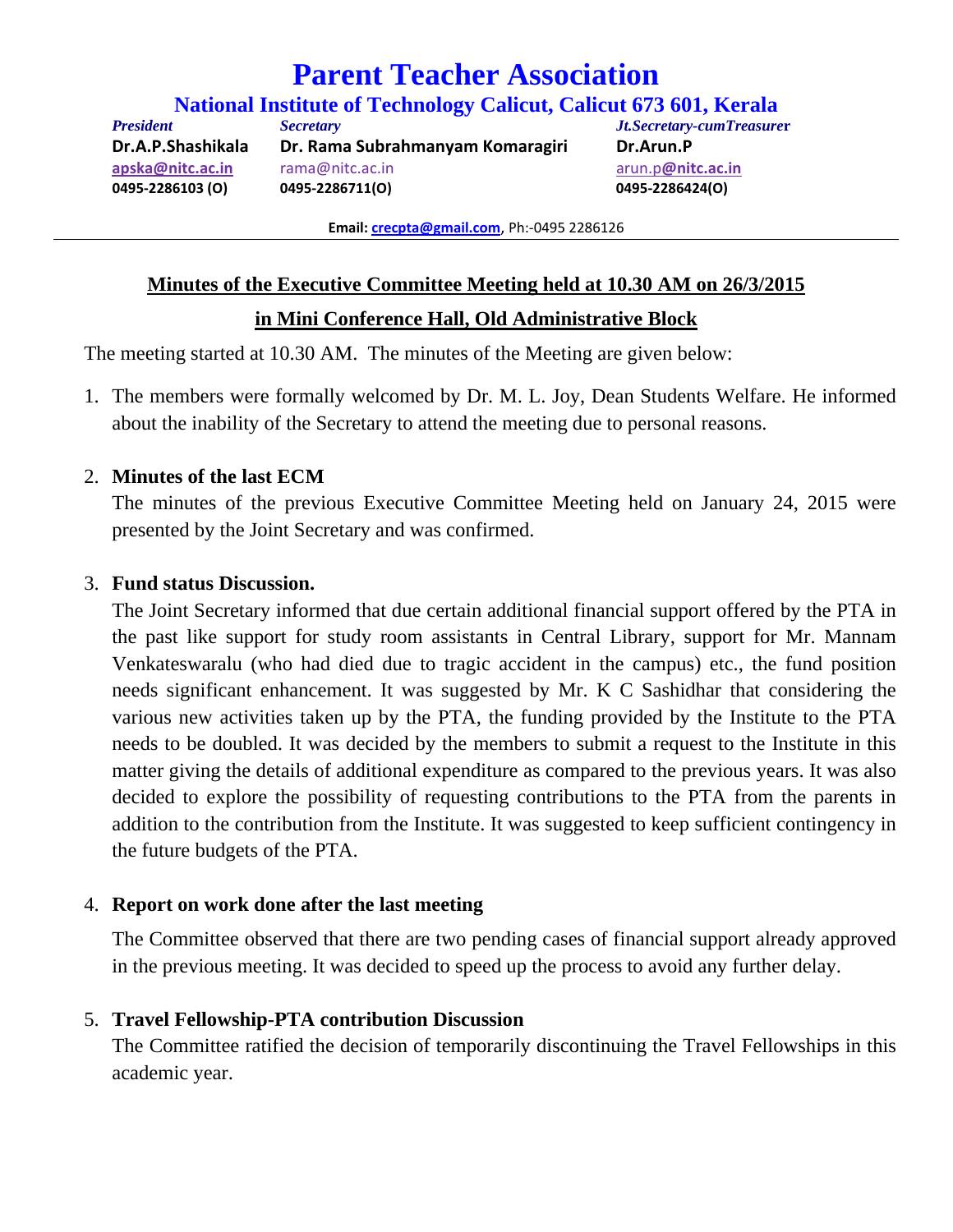# 6. **Request for financial assistance by Ragam '15 Organizers.**

The request for financial assistance by the Ragam '15 organizers was considered and it was decided to sanction an amount of Rs. 1,50,000/- from the PTA. The Committee decided to provide the amount as a reimbursement of the expenses related to the event on production of original bills and receipts. The organizers must submit the breakup of the expenses that need to be reimbursed by the PTA along with their request.

## 7. **Request for financial assistance from students**

The Committee considered the request from Mr. Priyaraj V B (B100573EE) for financial assistance. The request did not contain any specific details of his exact financial requirement. Hence, it was decided to return the request to the student to provide his exact requirements.

# 8. **Discussion on the activities for the current academic year**

The Committee decided to continue all the activities of the PTA during the last year and opined that more activities can be taken up based on the fund availability.

# 9. **Any other Matter**

- 1. The Dean Students Welfare and the Chief Warden mentioned about the rising alcoholism and drug abuse among students. It was decided to send letter (through email) from the PTA to parents expressing our concern about drug abuse, alcoholism, unauthorized use of vehicles in a rash manner by students etc. The parent members also shared their observation about forceful collection of money from students for T-shirts, that too with objectionable printed matter. The parent members appreciated the efforts by the Institute in spreading awareness amongst the students to keep away from such undesirable activities. However it was felt that there must be support and initiations from the parent's side also for such actions to be successful.
- 2. The parent representatives in the Committee suggested that parents can also help the student community by providing them assistance for placements, obtaining internships through their contacts in industry etc. PTA can formulate appropriate mechanism to collect information from the parents who can support in this regard.
- 3. Mr.K.C.Shashidhar, requested the Chief Warden to ensure proper space for drying of clothes and installation of washing machines in hostels. The Chief Warden informed that spaces for drying clothes are already made available and Hostel Section would consider installation of washing machines if requests come from the students. He said that good laundry facilities are currently available to the hostel inmates.
- 4. Mr. K. C .Shashidhar remarked that menu in the hostel should be modified to ensure healthy diet for the students. He further suggested that a parent member from the Executive Committee can be made a member in the Hostel Committee. The Chief Warden welcomed this suggestion and requested to submit a formal letter in this regard from the PTA.